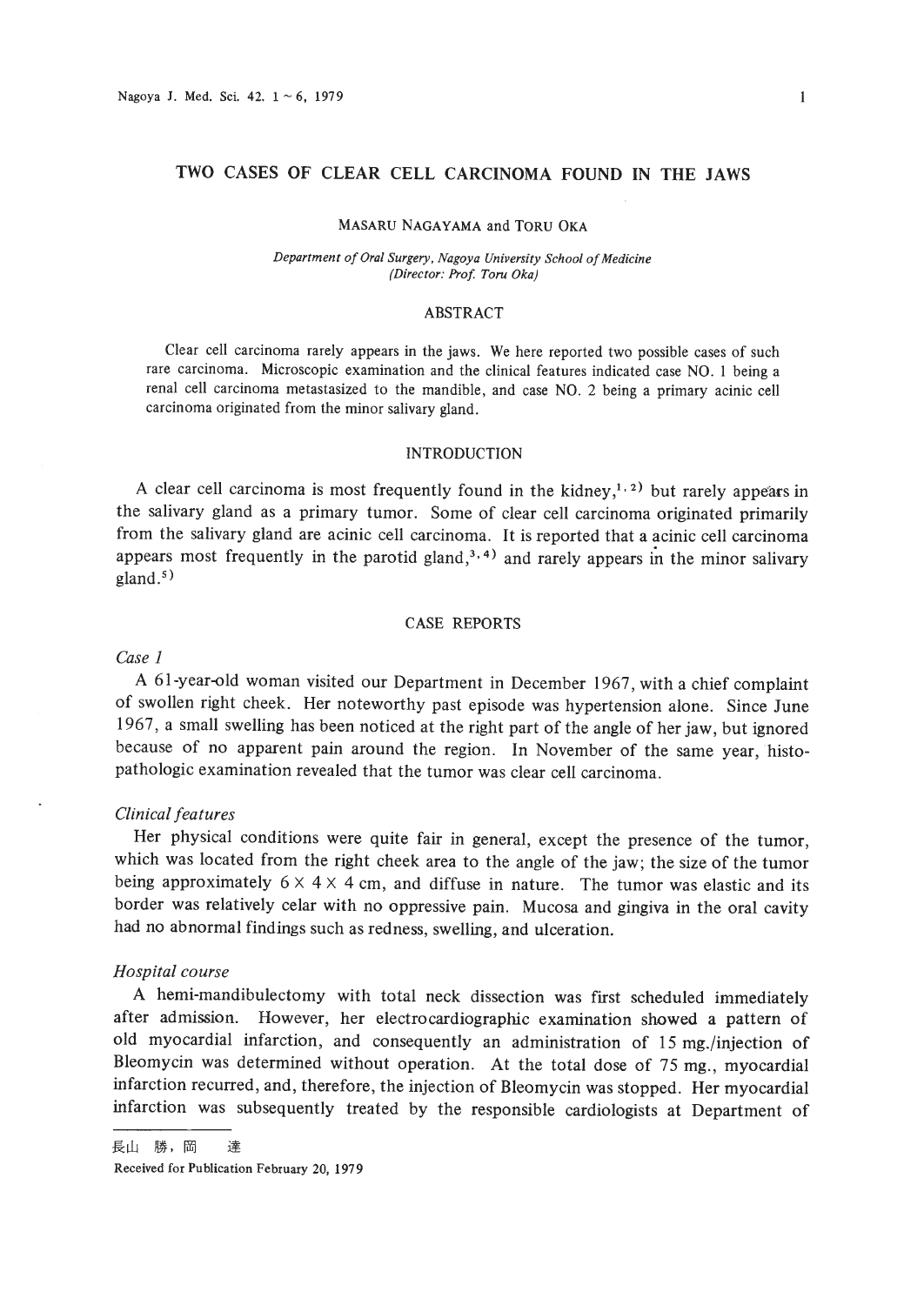

Fig. 1. Radiographic appearance showing the tumor (arrow) in the right mandible. Wide destruc· tion of bones is observed.

Internal Medicine. After her favorable recovery from myocardial infarction, radiation therapy with Cobalt-60 at 180 rads/day was started on February 13, 1968. A total dose of 6,000 rads with 33 radiations had been accomplished by April. This therapy was effective; reducing the size of the tumor and leading her to the discharge on April 27. She was followed-up as an out-patient thereafter. On July 22, however, she was readmitted to Department of Internal Medicine because of her deteriorated general conditions with pyrexia and anemia; and transferred to our Department on August 5. As the proliferation of the pedicled tumor in the oral cavity increased, 15 mg./injection of Bleomycin was began to be locally administered every day. At the total dose of 270 mg. of Bleomycin, the tumor in the oral cavity became necrotic and dropped off; X-ray examination clearly showed the destruction of the jaw bone (Fig. 1). Then the patient was discharged on September 15. At discharge, the swelling of the right angle of the jaw decreased appreciably, but anemia, hypoproteinemia and hypotension were noticed. Her general condition deteriorated gradually, and she was rehospitalized. on February 1. Hypotension was still observed at her readmission. Despite blood transfusions and injections of vasopressor drugs, she died on February 15.

*Anatomical-pathologic and histologic diagnosis*

Grawitz's tumor (clear cell type)

Primary lesion: the right kidney

Metastatic lesions: the mandible (bone and soft tissue), the right adrenal gland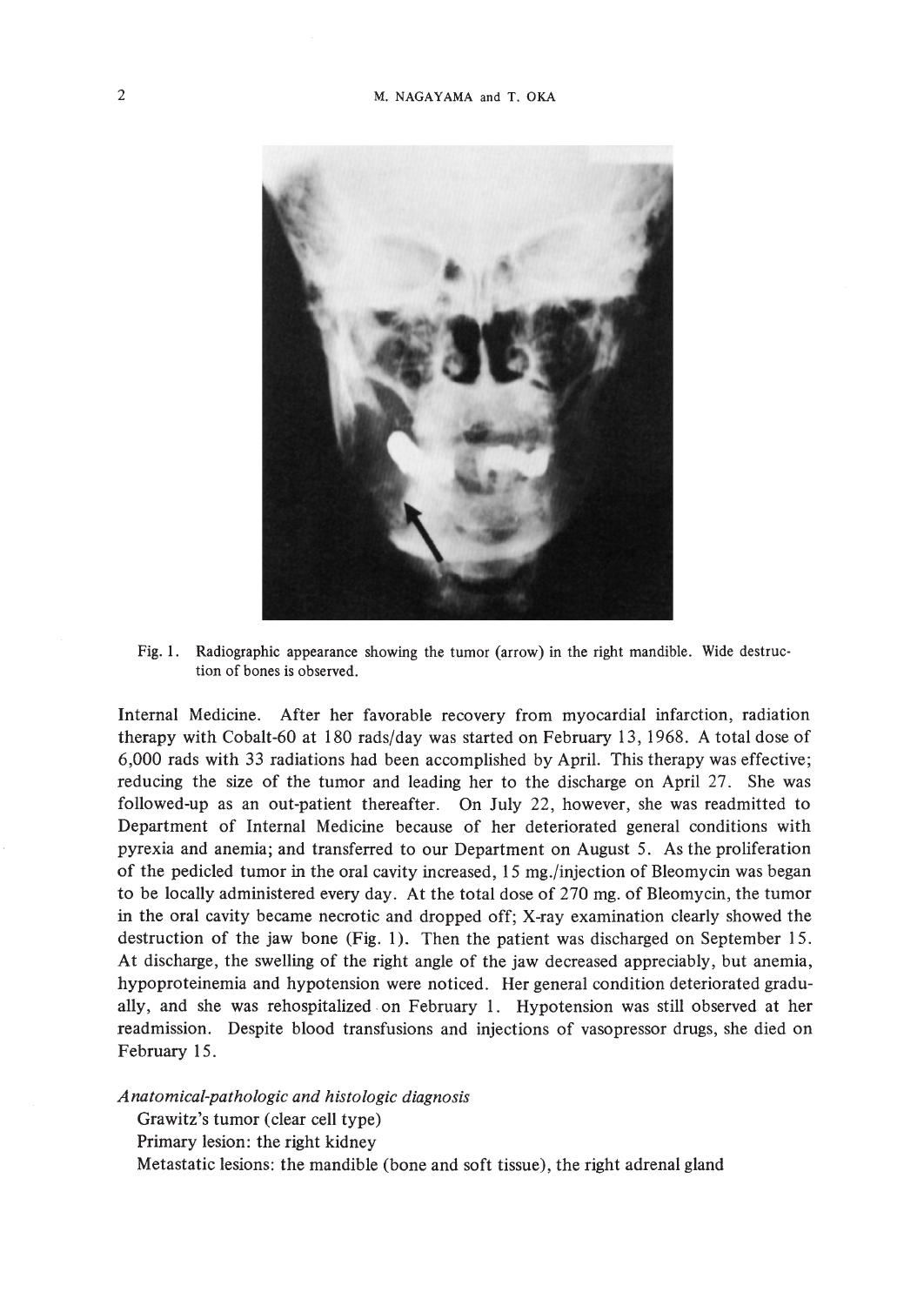

Fig. 2. Photomicrograph showing the tumor cells of the kidney, which have clear cytoplasma. Tumor cells are observed with relatively small and round nuclei and with clear walls. Cancer nest is formed; growing in solid cords. (Hematoxylin and eosin stain.  $\times$  300.)



Fig. 3. Photomicrograph showing the tumor cells of the mandible which comprize clear cytoplasma. The stroma is abundant in blood capillaries. (Hematoxylin and eosin stain. X 300.)

## *Histologic findings*

The tumor cells of the kidney had clear cytoplasma. Tumor cells had relatively small and round nuclei and clear cell walls. Cancer nest was formed; growing in solid cords. Stroma was rich in blood capillaries. Histopathological examination of the tumor demonstrated clear cell carcinoma of the kidney (Fig. 2), the mandibular tumor of clear cytoplasma and the stroma with rich blood capillaries. The mandibular tumor resembled histologically to renal cell carcinoma (Fig. 3).

# *Case 2*

A 43-Year-old woman visited our Department in February 1975, complaining of the palatal pain and speech disturbance due to the perforation of the palate. Her noteworthy past episode was the left nephrectomy in 1964. **In** 1963 a polyp-like swelling appeared at the middle part of the palate. Four years later, she was admitted to a hospital because of apparently increased size of the swelling. Radiation therapy was performed after the tumor resection at the hospital. She enjoyed her daily life without any physical troubles for a while, but the pain at the operated region increased with enlarged bone surface of the affected area.

# *Clinical features*

Her physical conditions were favorable in general. At the middle part of the palate, the tissue defect was found, in which the bone-like brownish sequestrum was observed. The size of the defect was approximately  $13 \times 8$  mm. The palate mucosa at the tissue defect was reddish with apparent contact pain, but no appreciable swelling. At the end of the tissue defect, a passage to the nostril was clearly observed (Fig. 4).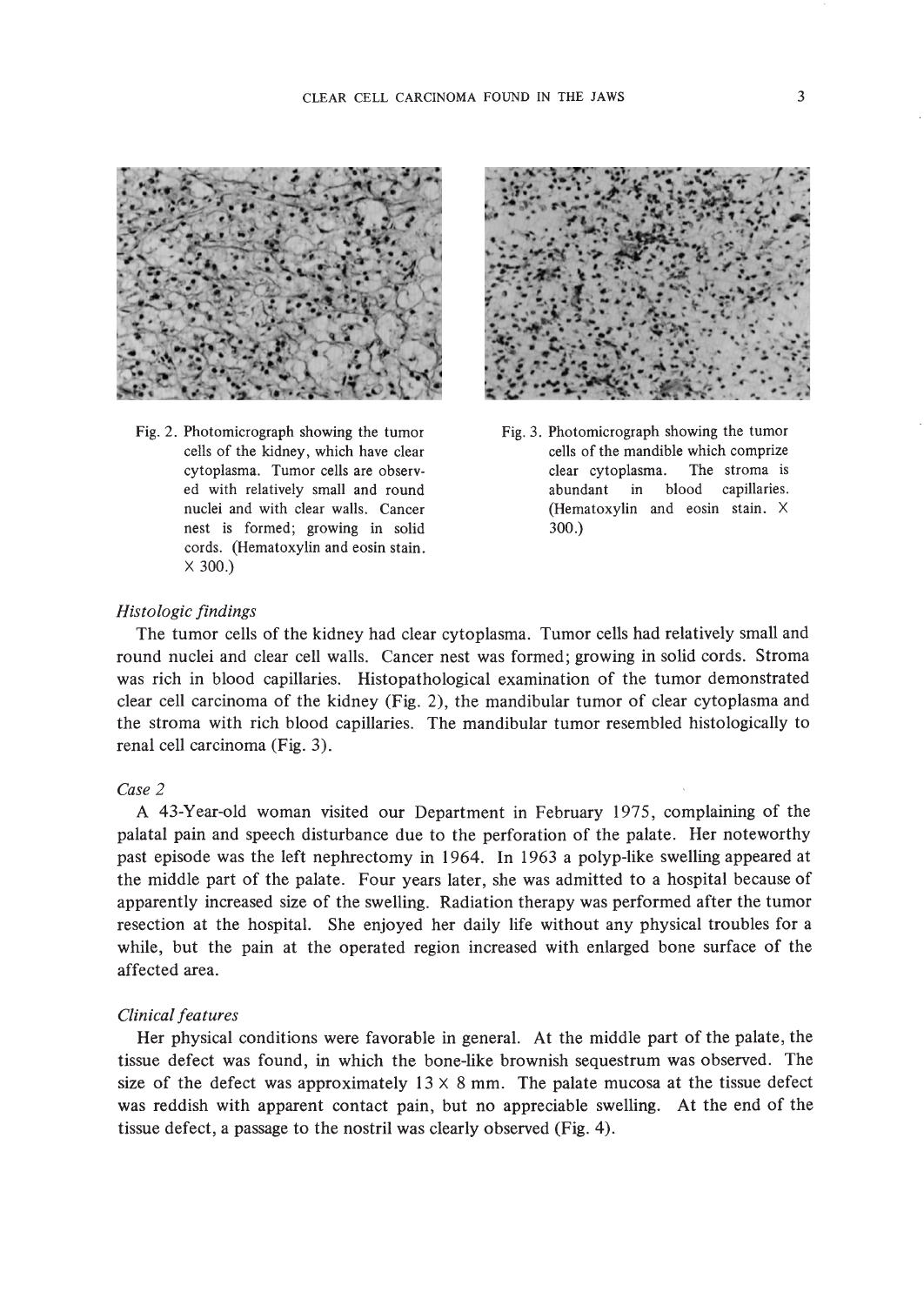

Fig. 4. Preoperative photograph of the plate. The tissue defect in which the bone-like brownish sequestrum is observed; the size being approximately  $13 \times 8$  mm.

# *Hospital and postoperative course*

Histopathologic examination of the tissue, which was resected on March 5, 1975, revealed it being a clear cell carcinoma; and therefore, the right kidney was devotedly investigated by the responsible urologists at our University Hospital.

On March 26 the upper jaw was resected under general anesthesia. The tumor tissue covering the soft palate and posterior bottom of the nasal septum was gray in color.

Post-operative recovery of the resected region was fairly good. The I V P of the 'right kidney indicated the possibility of a renal cell carcinoma, and, therefore, administration of 30 tabs/day of Provela was started from March 30. After her appreciable recovery from the operation, the patient was transferred to the Department of Urology for investigation of the kidney. Arteriographic examination denied the possibility of the renal cell carcinoma, and she was consequently discharged from the hospital on May 17. More than 3 years have passed without any relapses thereafter.

# *Histologic findings*

The tumor cells with wide, bright cytoplasma were formed; growing in solid cords, and proliferative in nature. The nuclei were small and round without any mitosis. Stroma was relatively rich, and partly hyalinized with few blood capillaries (Fig. 5, 6).

# DISCUSSION

In 1954, Castigliano and Rominger<sup>6)</sup> reported the  $176$  cases of malignant tumors metastasized to the jaw by reviewing the medical literature in 1902-1953. It was stated that the 19 cases of hypernephroma were the primary carcinoma.

Clausen and Paulsen?) reported the 97 cases of such metastatic carcinoma to the jaws. Among them, 92 cases are collected from medical literature in 1884-1961, and 5 cases from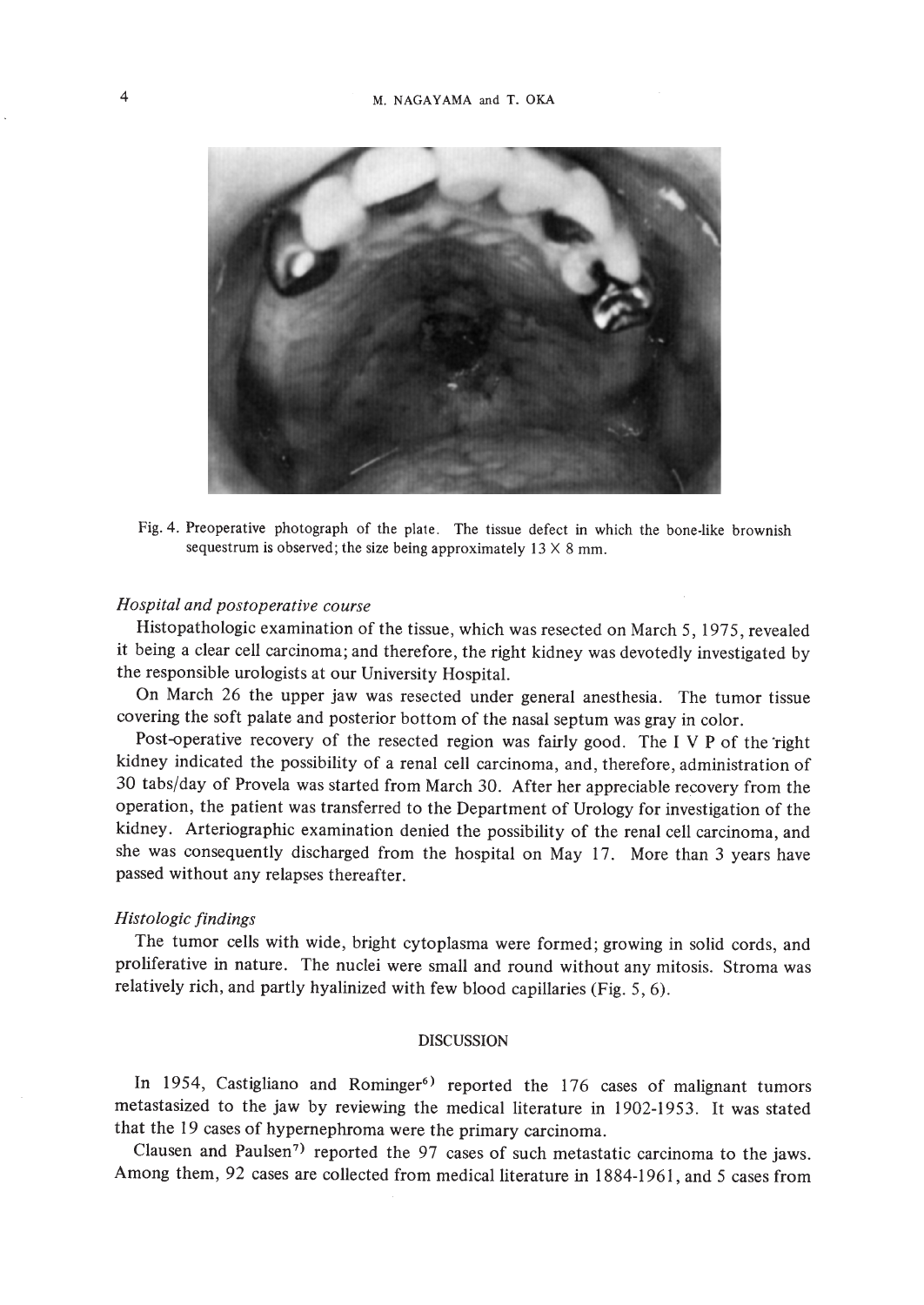

Fig. 5. Photomicrograph showing the tumor cells of the palate. The tumor cells with a wide, bright cytoplasma are growing in solid cords, and are proli· ferative in nature. Stroma is relatively rich, and partly hyalinized with few blood capillaries. (Hematoxylin and eosin stain.  $\times$  120.)



Fig. 6. The nuclei are smaIl and round without any mitosis. (Hematoxylin and eosin stain. X 300.)

their own experiences. Fifteen cases of a total series were metastatic renal cell carcinoma. Acoording to Zegarelli et al., $8$ ) who reported the 15 cases of metastatic tumors to the tongue, renal cell carcinoma was not found to be a primary lesion among them. Mallet,<sup>9)</sup> and Meyer<sup>10)</sup> also reported the cases of clear cell carcinoma metastasized to the jaws.

Case NO.1: The parotid and submaxillary glands were not involved at the initial medical examination. Cheek mucosa and gingiva were also intact. The tumor was noticed along the gradual increase of the tumor growth. This clinical course was not definite enough to believe that this is the case of clear cell carcinoma originated primarily at the salivary gland. In this case, the kidney tumor and the mandibular tumor were histologically similar. This histologic similarity led us to believe that this case was the metastatic carcinoma of the right kidney to the mandible.

Case NO.2: The tumor was histologically clear cell carcinoma possibly originated from the salivary gland. Two facts of the tumor being noticed in the palate and of no swelling of parotidean and mandibular portion initiated us to believe that the tumor could originate primarily from the minor salivary gland. The tumor was, however, histologically similar to a renal cell carcinoma. On considering her past episode of left nephrectomy as well as the histological resemblance of the tumor resected, we cannot completely deney the possibility that the tumor was the metastatic lesion of renal cell carcinoma.

### SUMMARY

Tow cases of clear cell carcinoma found at the jaws were presented.

Microscopic examination of the tumors and the clinical findings indicated case NO. I being a renal cell carcinoma metastasized to the mandible; and case NO.2 being primary acinic cell carcinoma that originated primarily from the minor salivary gland.